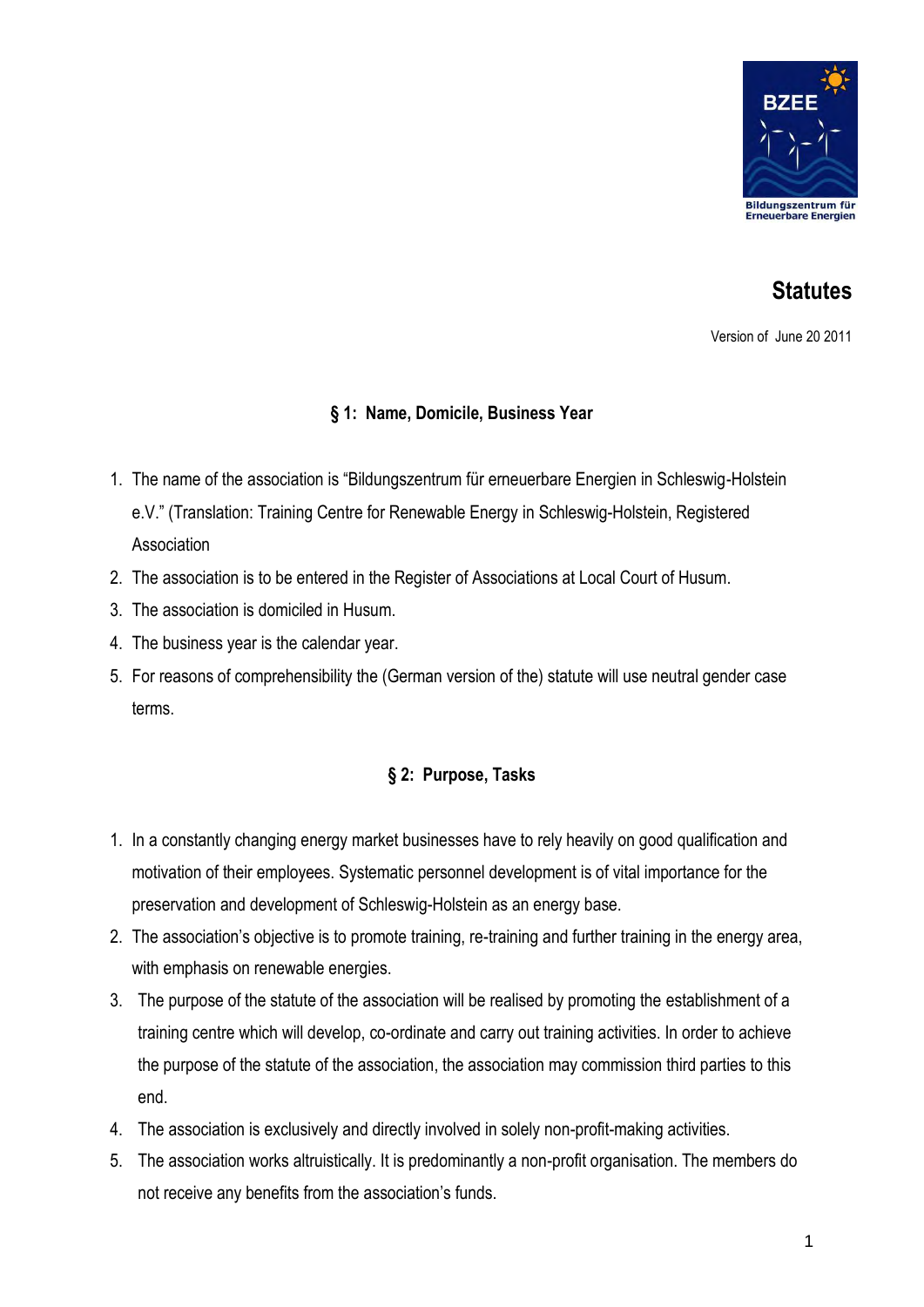# **§ 3: Membership**

- 1. Membership is open to every individual person or body corporate, and every private or public institution and every private company.
- 2. Written membership for application is to be submitted to the board. The board will decide upon the application for membership.
- 3. The association can levy an annual membership fee from its members. The sum and due date of the annual membership fees will be decided on by the General Meeting.
- 4. The association's funds may only be used for purposes conform to the statute of the association.

# **§ 4: Members' Rights and Duties**

- 1. All members are entitled to participate in the decision-making of the association by exercising their proposing and voting rights at the General Meeting.
- 2. You are duty bound to support the association in the execution of its article-conform tasks and to pay the fees and costs properly determined by the responsible institutions on time.

#### **§ 5: Termination of Membership and Exclusion of Membership**

- 1. Membership ends by means of termination with six month's notice to the end of the year.
- 2. Termination must be made to the board in writing.
- 3. The obligation to pay fees and costs agreed prior to the legally effective termination of membership is not made void by the termination of membership.
- 4. Resigned or excluded members do not have any claim on the assets or any other rights of the association.
- 5. A member may be excluded if it damages the interests of the association. Decisions on exclusions will be made by the General Meeting at the board's proposal.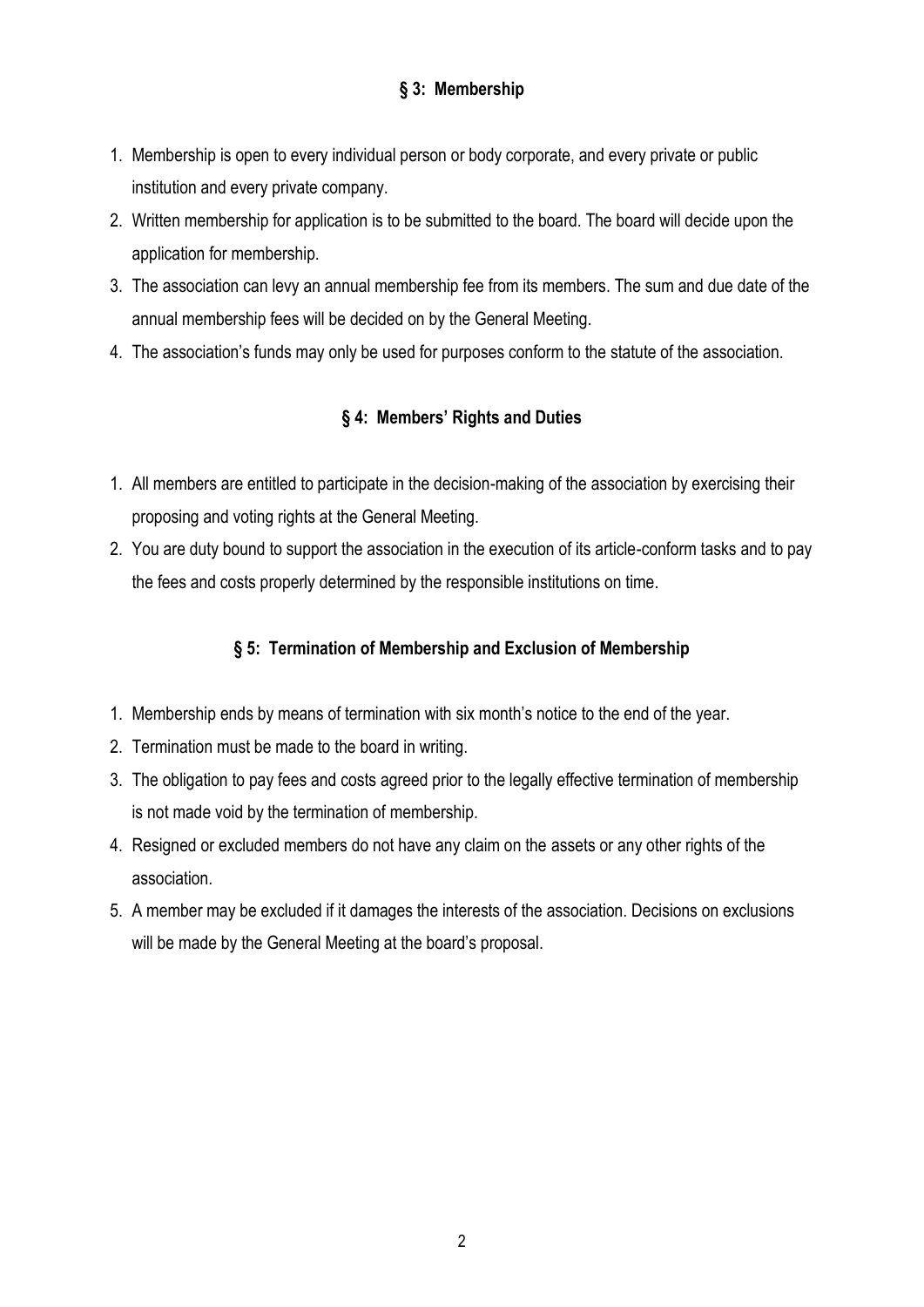- 1. The orderly general meeting of members will take place once a year.
- 2. A general meeting is to be called if a fifth of the membership so demands.
- 3. All general meetings will be called by the chair of the association in the form of a circular, and shall include due notification of the agenda and at least 2 weeks notice. The general meeting will also be chaired by the chair of the association.
- 4. The general meeting has a quorum when at least a quarter of the members are present. Resolutions are passed with a simple majority of the members present provided the statute does not stipulate otherwise. Abstentions count as votes not cast.
- 5. A majority of three-quarters of the membership present is required for changes in the statute and for exclusion from the association. The three-quarters majority is to be calculated solely on the basis of the Yay and Nay votes cast. Abstentions count as votes not cast.
- 6. A transfer of voting rights is permitted as long as the voter to whom the voting rights are to be transferred to is a member of the association and the transfer of voting rights is completed in writing.
- 7. Minutes are to be kept of the resolutions of the general meeting and these are to be signed by the chair of the meeting and the keeper of the minutes.

# **§ 7: The Responsibilities of the General Meeting**

- 1. The general meeting is responsible for all tasks which are not allocated to the board or any third party by the statute or by a resolution of the general meeting.
- 2. It is especially responsible for
	- a) Discharging the board
	- b) Election of the board
	- c) Fixing fees and costs
	- d) Exclusion of members.

# **§ 8: The Board**

- 1. The board consists of the chair, up to two deputy chairs, the executive officer and up to four other members.
- 2. Conform to § 26 BGB, the association is represented judicially and extra-judicially by the chair and one deputy, or by the executive officer with one other board member.
- 3. The members of the board are elected by the general meeting. The term of office is three years.